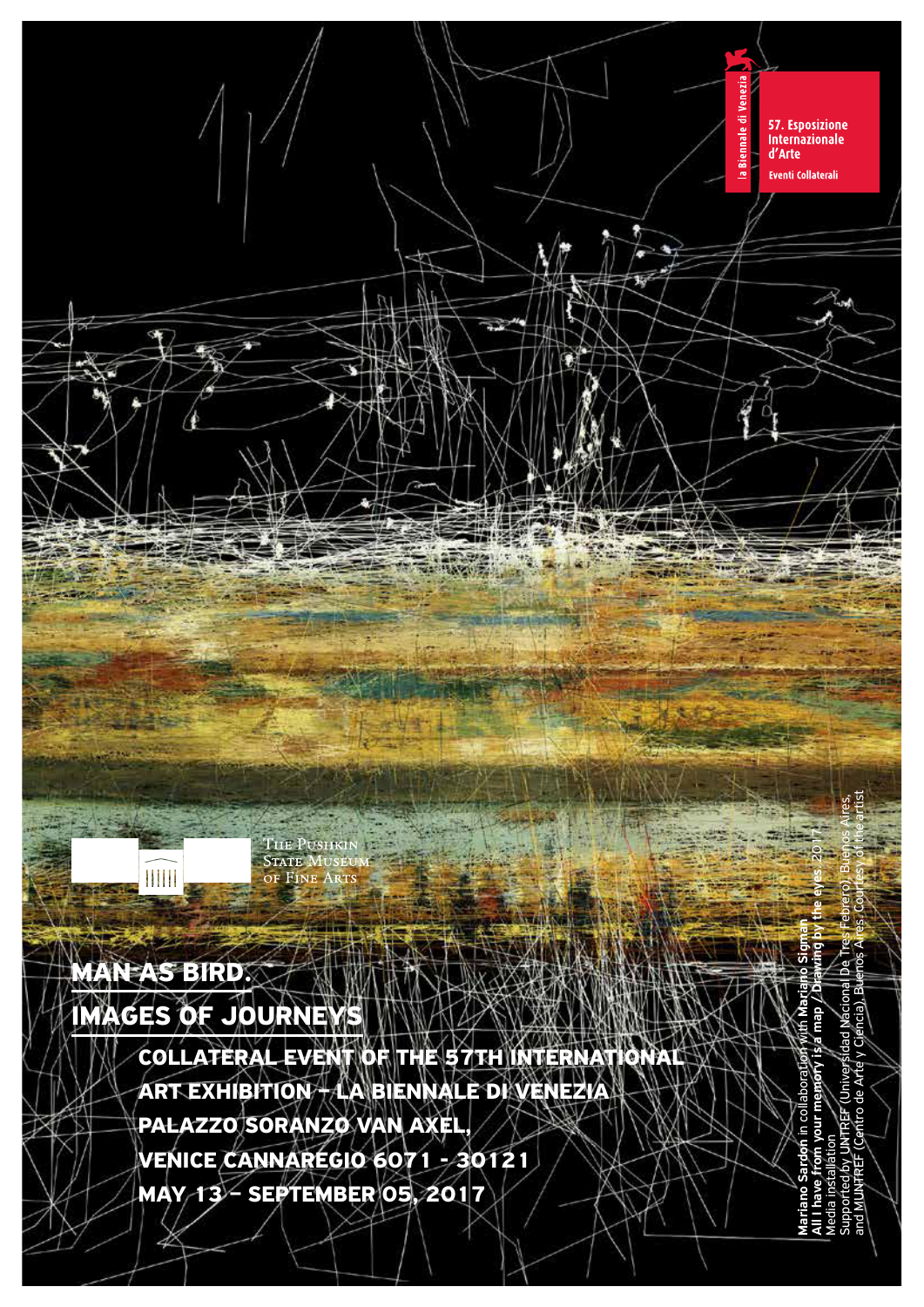MINISTRY OF CULTURE OF THE RUSSIAN FEDERATION THE PUSHKIN STATE MUSEUM OF FINE ARTS

#### PRESENT THE EXHIBITION

#### MAN AS BIRD. IMAGES OF JOURNEYS

COLLATERAL EVENT OF THE 57TH INTERNATIONAL ART EXHIBITION LA BIENNALE DI VENEZIA

#### VENUE:

PALAZZO SORANZO VAN AXEL, VENICE CANNAREGIO 6071 - 30121

#### PREVIEW DAYS: MAY 10, 11, 12, 2017

OPENING OF THE EXHIBITION: MAY 10, 5 – 9.30 P.M.

OPEN FOR PUBLIC: MAY 13 – SEPTEMBER 05, 2017 TUE–SUN 10 A.M. –  $6$  P.M. MONDAY CLOSED

#MANASBIRD

# The Pushkin State Museum of Fine Arts debuts on May 10th with the exhibition Man as Bird. Images of Journeys organized as part of the Collateral Events of the 57th International Art Exhibition.

The show *Man as Bird* explores the interaction between discoveries in optics and art – fields that are intrinsically connected with an ambition to understand the world and to determine man's place in it. Throughout history, people have tried to push the limits of the visible and find new angles of view by carrying out expeditions to distant places or improving the very means of seeing. This historical journey can be compared to the inner transformation which humans experience throughout life.

The exhibition is supported by its official partner, Mail.ru Group (My.com international brand) and will present 14 Russian and foreign artists working with different media: sound and light installations, video, photography, and art objects. Along with telling the viewers about history and offering them an unusual visual experience, it also reflects the latest trends in contemporary art where advanced technologies coexist with traditional media, pushing the boundaries of artistic expression and perception. The immersive feeling of traveling through time will be enhanced by the space of the exhibition – the 15<sup>th</sup>-century palazzo Soranzo Van Axel. The old brick walls, lancet windows and exposed wooden beams create a special atmosphere and cultural context for interpreting the pieces created by contemporary artists. Some of the artworks will be site-specific.

The exhibition *Man as Bird*. *Images of Journeys* is the first international project of the new direction of the Museum. Pushkin Museum XXI has been launched in order to create an exhibition platform for various forms of contemporary art – from painting and sculpture to experimental cinematography and virtual reality.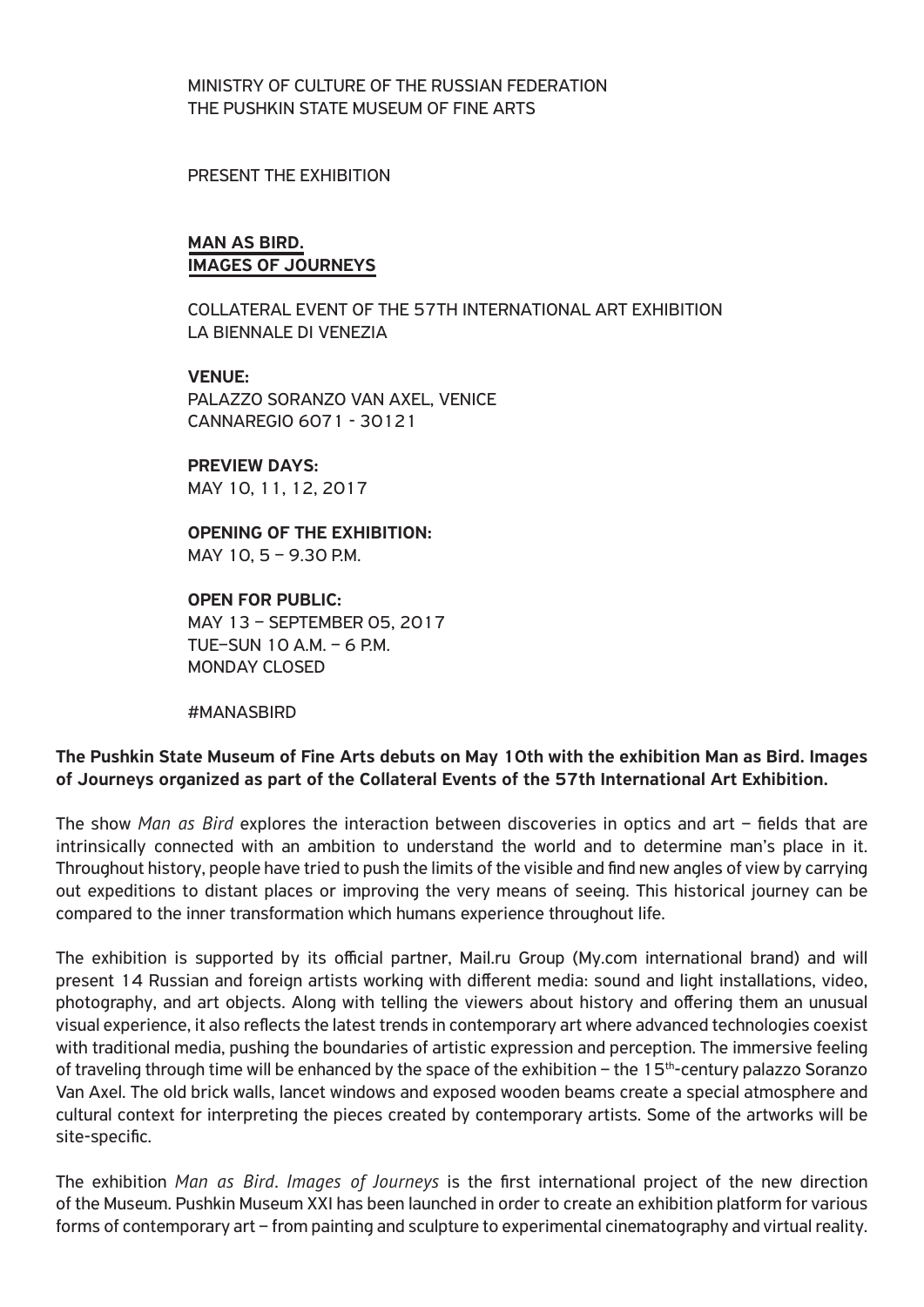Pushkin Museum XXI introduces the main historical phases of today's artistic practices and takes on an educational function in the domain of the new contemporary art language.

*Marina Loshak*: "This direction of the Museum is aimed at developing new connections between classical and contemporary art, between the Russian and the international creative process, at encouraging a dialogue between representational forms of contemporary art, and at allowing the audience to meet those artists who use the language of this new media."

*Olga Shishko*: "For the 2017 Biennale, we have invited internationally known Russian and foreign artists who can extend the angle of vision – from the familiar 120 degrees of human vision to the 360 degrees of a bird's eye. The aim of the project is to open a gateway into another dimension through which viewers can travel. The artists talk about a lack of physical boundaries and spaces. Many works presented in the exhibition will be included in the collection of Pushkin Museum XXI.

Curators: Marina Loshak (Director of The Pushkin State Museum of Fine Arts), Olga Shishko (Head of the Cinema and Media Art Department, The Pushkin State Museum of Fine Arts)

Participants: Semyon Alexandrovsky (Russia), Tanya Akhmetgalieva (Russia), Dmitry Bulnygin (Russia), Sofia Gavrilova (Russia), Marnix de Nijs (the Netherlands), Irina Zatulovskaja (Russia), Yurii Kalendarev (Russia – Italy), David Claerbout (Belgium), Martin Honert (Germany), Fabrizio Plessi (Italy), 'Provmyza' art group (Russia), Mariano Sardón (Argentina), Leonid Tishkov (Russia), Masaki Fujihata (Japan).

Architect: Inna Kalenskaya Project producer: Elena Rumyantseva Event producer: Yana Tibben

Biographies of the artists and pictures: https://drive.google.com/drive/folders/0B5Mxae6dIuvTdU9VUnBNd2R0YVk?usp=sharing

Website of the project: http://venice.arts-museum.ru/

+ 7 915 037 03 64 Evgeniya Kiseleva evgeniya.kiseleva@arts-museum.ru +7 916 457 91 13 Elena Antonova press@arts-museum.ru www.arts-museum.ru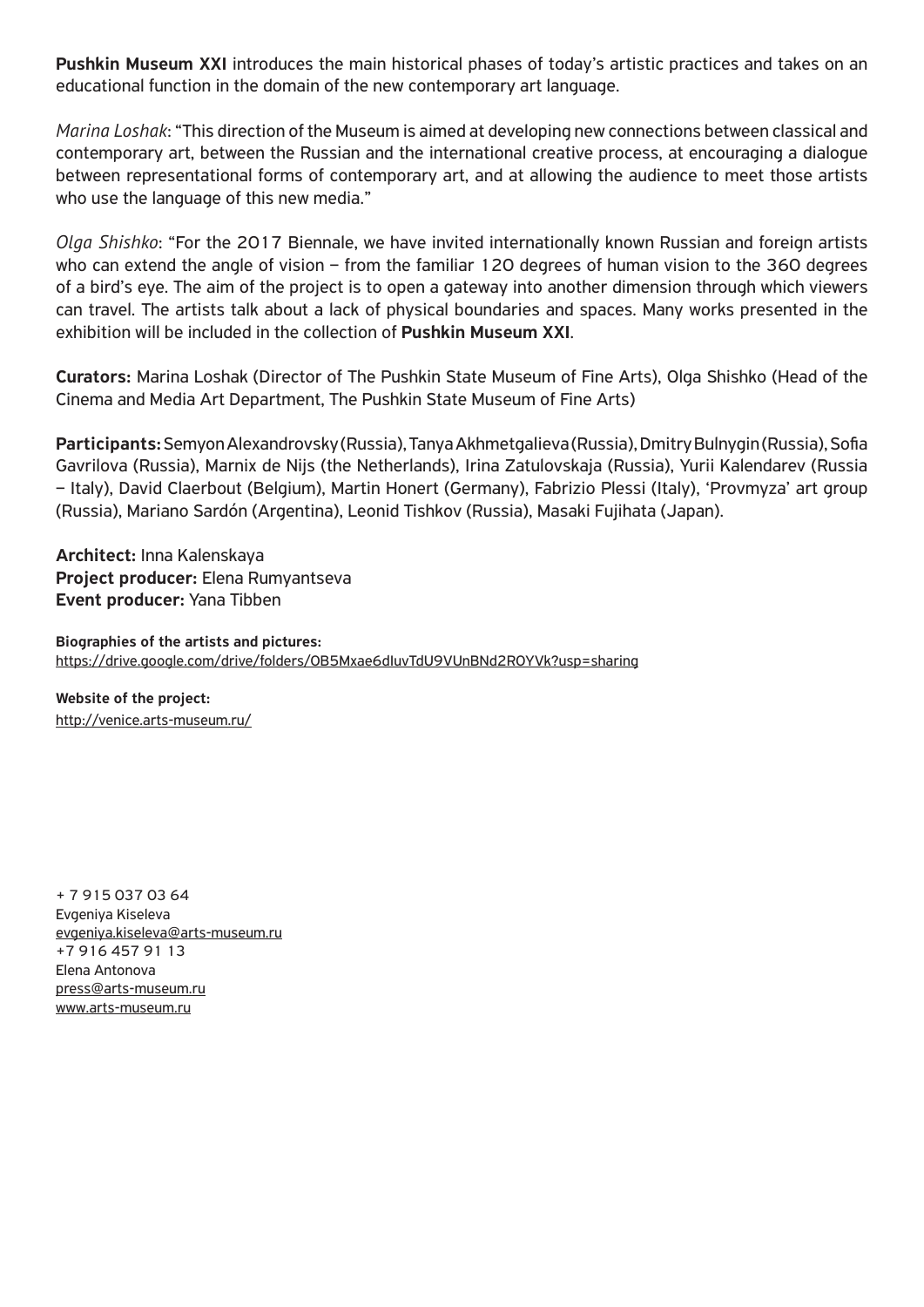Official partner of the exhibition



With kind support of the Peganov family

Technical partner

**BARCO** 

With kind contribution





100.1

PANHOE





Media Partner



Radio Partner **Radio Partners Radio Partners** rotational Professional Special Info Partner

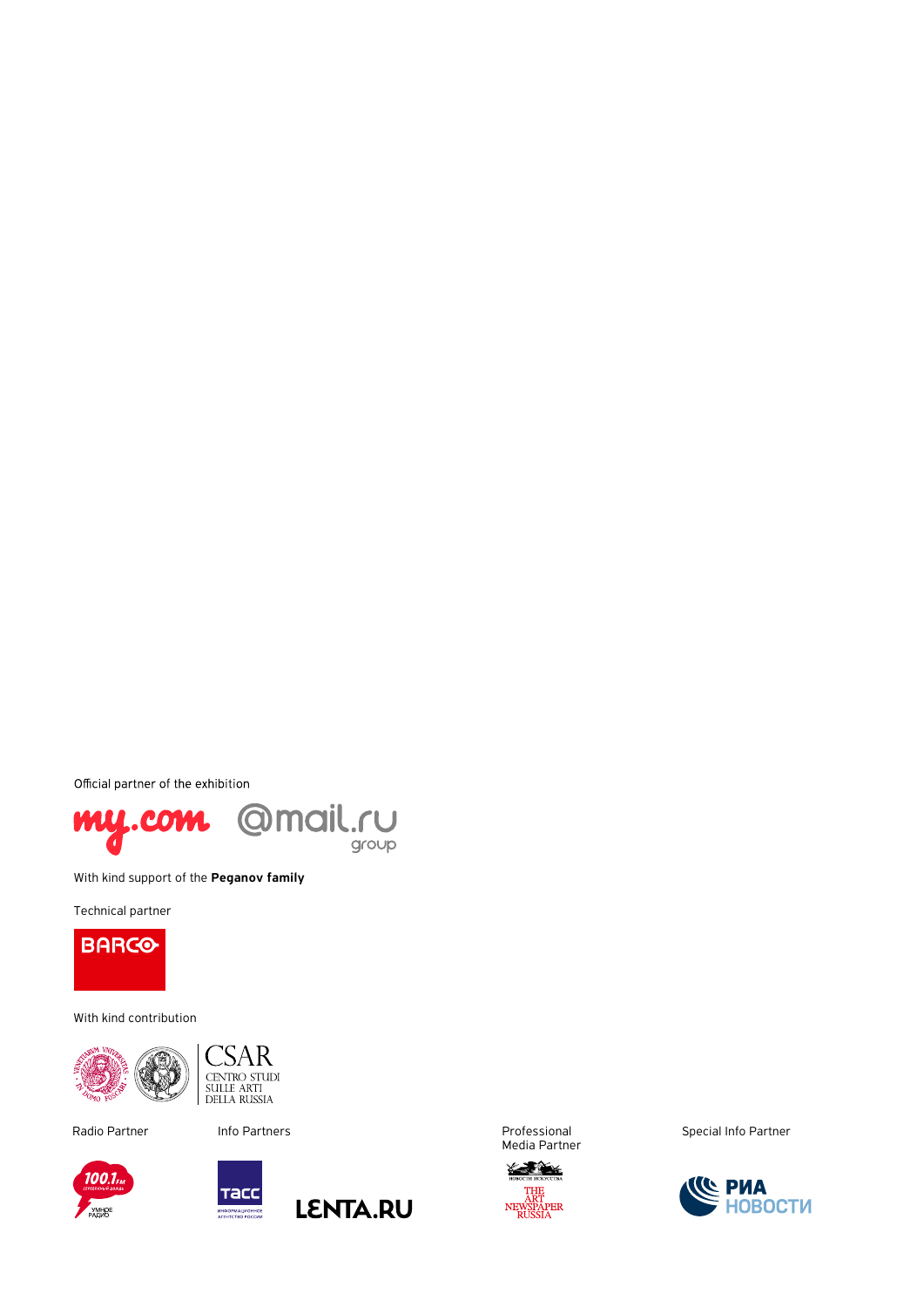# MAN AS BIRD. IMAGES OF JOURNEYS

Throughout history, we have expanded the boundaries of the visible and found new perspectives. The development of optics and the evolution of art have gone hand in hand, and artists were armed first with camera obscura, then with video cameras. These improvements in optics have always been aimed at improving our knowledge of the world. From expeditions to remote parts of the world, to changing the very way we see things, this process has unfolded in history, corresponding to the inner transformation one goes through in life.

To link classic tradition with contemporaneity, ultimately contributing to reshaping the viewer's perception is one of the goals of **Pushkin Museum XXI** project reflected in this exhibition. This direction of the museum is designed to connect the classic and the new, to relate the Russian and the international art process, to promote a dialogue of the forms of representation of contemporary art, and to present artists who speak the language of this new media.

The exhibition *Man as Bird*. *Images of Journeys* invites the viewer to travel across multiple dimensions – space, time and individual experience – all of which may alter their perception of the world and of the self. The initial morphology and structure of the images transforms throughout the journey as a result of the different viewpoints incorporated in the project. Like Jonathan Swift's Gulliver or Lewis Carroll's Alice, the viewer will experience unusual proportions and perspectives: the world transforms, the point of view changes, the real and the imaginary intertwine and no longer correspond to our former beliefs.

The art journey turns out to be not just merely geographical – here the structure of space reflects the worldview. Travelers from different eras have interpreted this structure in various ways; it could become patchy and spotty because by describing just the stops, they might miss the distances between them.

Along the journey, the angle of vision expands – from the familiar 120 degrees of human vision to the 360 degrees of a bird's eye. Space built in accordance with the laws of linear perspective, familiar to the viewer since the Renaissance, seems right only at first glance. A viewer placed in the center of a panorama often loses his ability to see details. They merge within an overall undifferentiated flow.

Persistent distortion of reality, sudden transitions from close up to distant perspective result in the viewer's loss of ability to hold a certain position; at some point being critically remote from details leads to partial blindness. Disturbances of the space and the vortex of time pull the viewer into a black hole, leading him to a synthetic multilayered experience of expanded vision, like a lonely traveler attempting to find his own self. Sound, tactile sensation, and haptic vision allow us to experience one more space - the space of memory, which foregrounds the individual journey through the self. Ultimately, perceptions and feelings shape our attitude towards the space outside and memory inside, and colour our impressions in unexpected tones. The vanishing point bringing together the bird's-eye view and the human perspective, the machine and the human eye, spaces of history and individual memory, all of this is inside each of us, and the ultimate goal of this odyssey is to know oneself.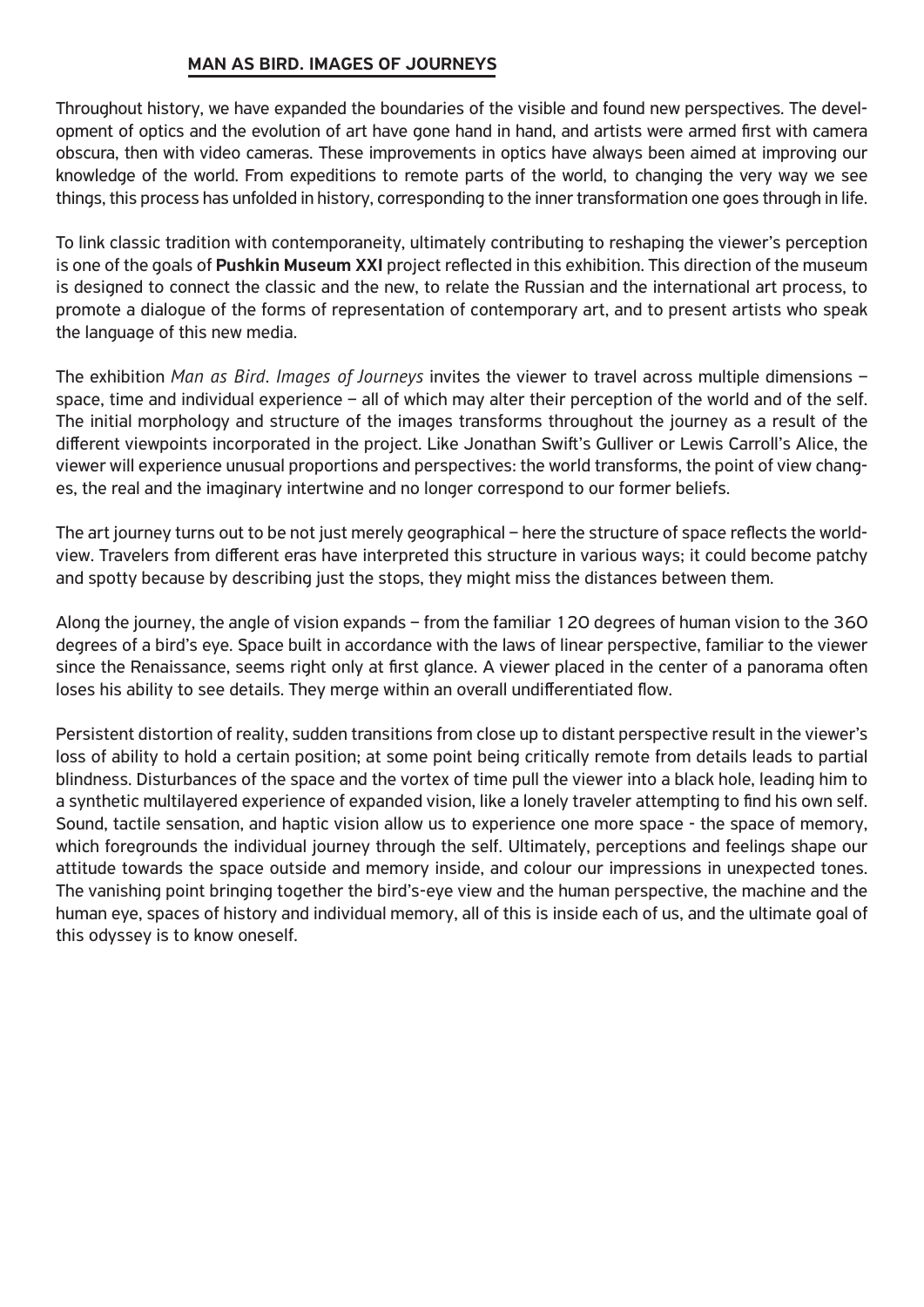## MARINA LOSHAK

Director of The Pushkin State Museum of Fine Arts since 2013. Curator, philologist. Former Head of the Moscow Center of Art at Neglinnaya Street, Tatintsian Gallery, and "Manege" Central Exhibition Hall, "The New Manege" Moscow State Exhibition Hall, "Worker and Kolkhoz Woman" Museum and Exhibition Center, "Chekhov's House" Exhibition Center, David Nalbandyan museum and studio, and Vadim Sidur museum. Founder of the "Proun" gallery. Member of the expert board (2010) and jury (2014) of the Kandinsky Prize.

# OLGA SHISHKO

Curator, researcher of media culture. Since 2015 - Senior curator of cinema and media arts department (The Pushkin State Museum of Fine Arts).

Founder (since 2000) of the Center of Culture and Art «MediaArtLab»,

Сurator of exhibitions: «Wandering with a Troubadour» (The Pushkin State Museum of Fine Arts, 2016), «Immersions: Towards the Tactile Cinema» (Moscow, 2013), «Mocumentary: Reality Is Not Enough» (Moscow, 2013).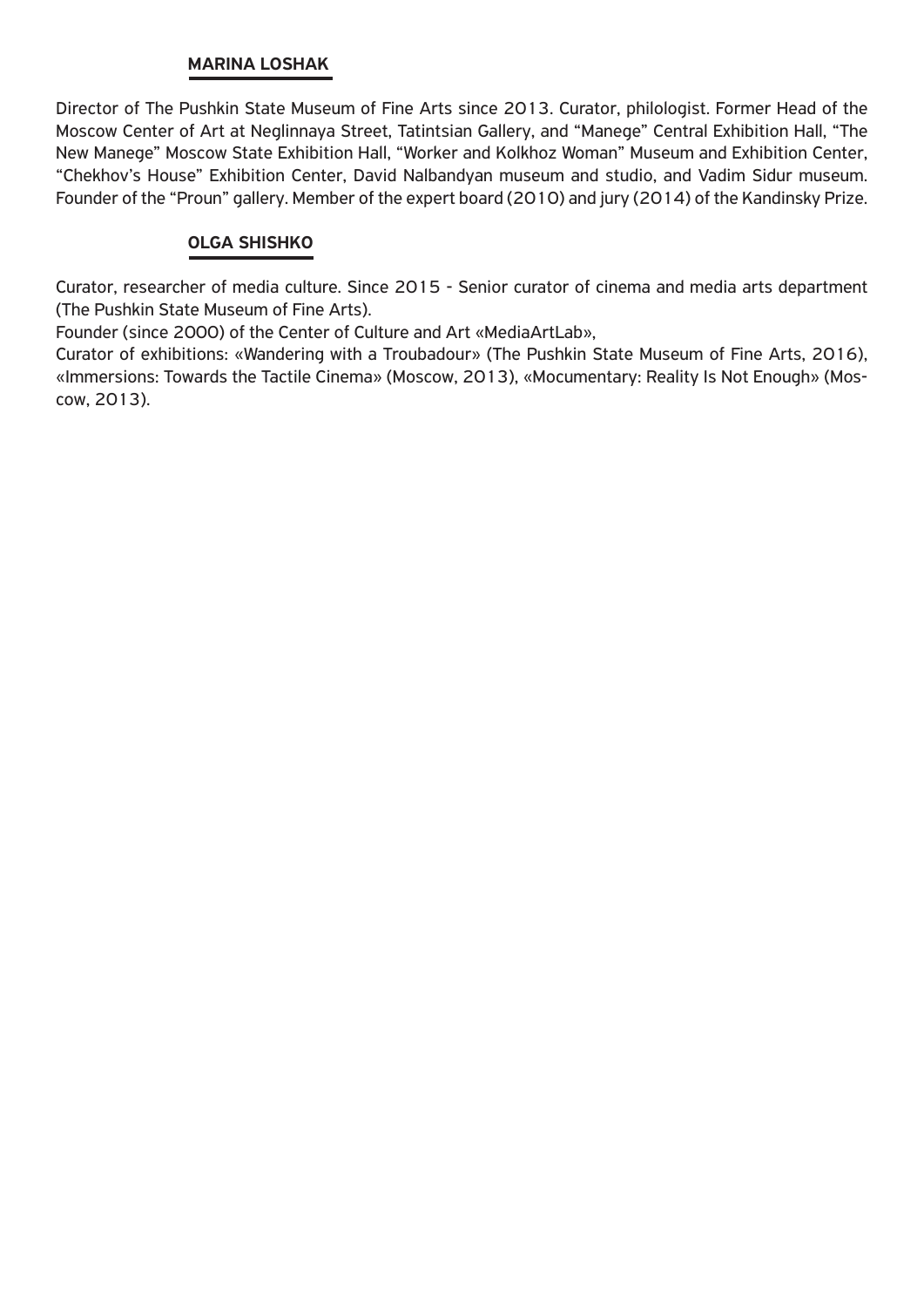# THE ARTISTS:

# Martin Honert

Lantern (small version). 2000 Aluminum, plexiglas, inkjet prints, polystyrene and fluorescent lights. 100 x 100 x 100 cm Kunstfonds, Staatliche Kunstsammlungen Dresden

A cube is lit from inside and, in brilliant blues, depicts a man lying in a bed and watching TV. It represents our childhood home, where fantasy lives. Martin Honert's (b. 1953) meticulous sculptures are largely inspired by childhood memories. Based on his personal experience, Honert takes the viewer into a symbolic journey through time, which makes it possible to travel without leaving home, and where the scale of images of the memories is distorted.

## Leonid Tishkov

Private Moon. 2003–2017 Light installation, photographs, video

Private Moon is a visual poem telling the story of a man who once met the Moon and stayed with her for the rest of his life, traveling with it all around the world. Located in unusual ways and illuminating objects around it, the traveling crescent moon allows viewers and random passers-by to experience the sensation of fabulousness of existence. Leonid Tishkov (b. 1953) aims at a lifelong journey with his private moon.

## Fabrizio Plessi

Ca' d'Oro. 2009 Wood sandolo, TV, DVD player, sound

Ca d'Oro is a metaphor of a journey into the creative unknown. Digital streaming of virtual water within the interior of the boat reveals the interweaving of this natural element with the technological medium. Italian media artist Fabrizio Plessi (b. 1940) is renowned as a modern alchemist who plays with elements. He "humanizes" technological tools making them carriers of emotions.

## 'Provmyza' art group

Eternity. 2011 Video installation, 35'

The work Eternity by the Russian art group Provmyza creates a sense of anxiety by immersing the viewer into a multilayered space, where the surrounding reality dissolves, and so does human sight. In this version of the installation, produced specially for the exhibition, the viewer is forced to move along the image and is unable to capture the entire picture at once. The girl's cry becomes acousmatic, since its visual source is outside the field of view. Thus, the viewers experience the Lilliputian perception, while the little girl of Eternity appears as a giant, incomprehensible to their view.

# Dmitry Bulnygin

Aquarium. 2015 Installation, video mapping, sound

A cyclic process of lowering the water level in an aquarium with a fish is created by employing video mapping technology. The fish moves chaotically, and in pauses between falls in the water level, it tries to occupy a position at the water's edge to gain access to oxygen. The work by Dmitry Bulnygin (b. 1965) is an allegory of life with its sudden cataclysms, which we are unable to control.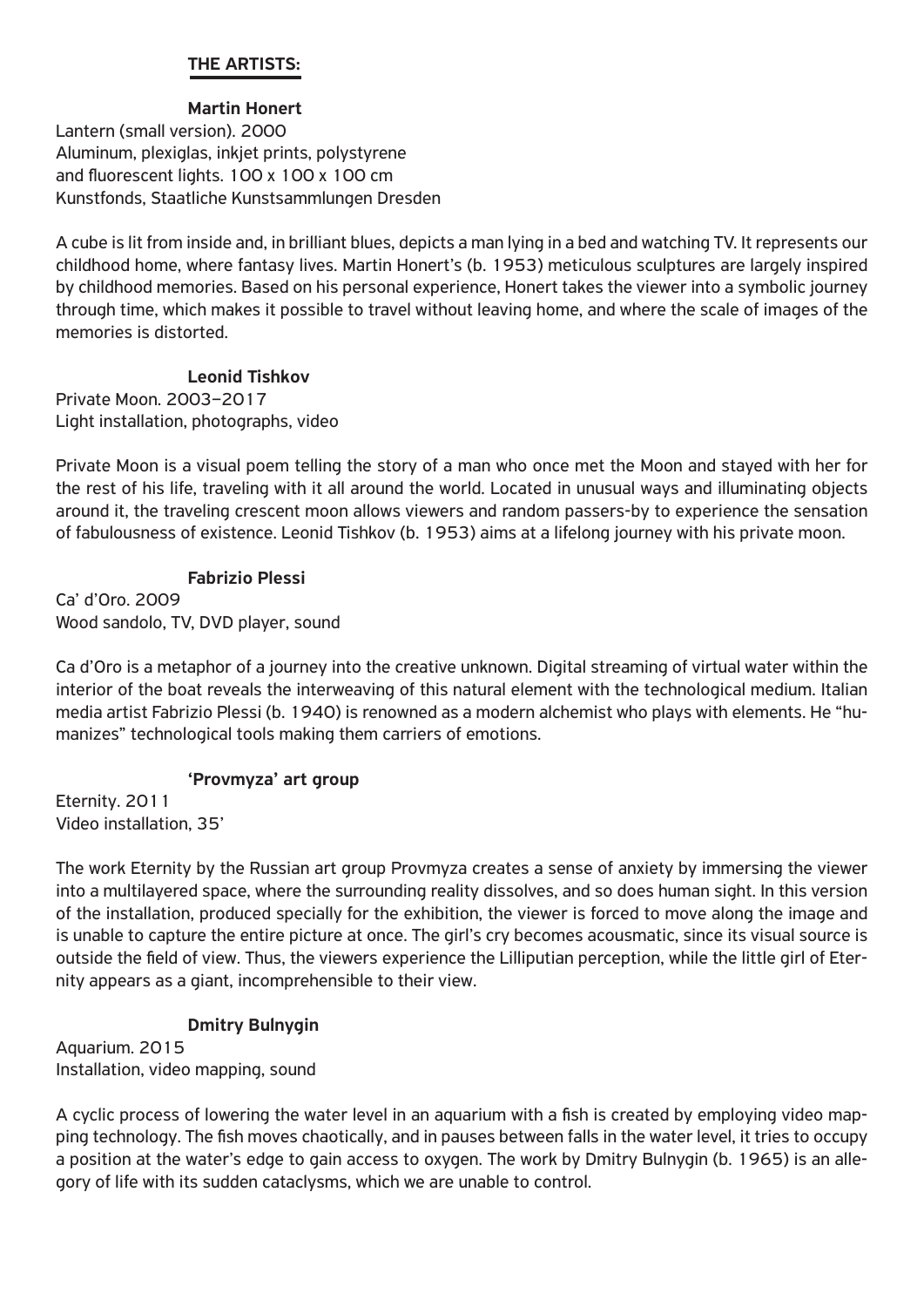# Irina Zatulovskaya

Back Home. 2017 Embroidery, Venetian silk, wool, cloth, gold, Venetian brocade, Venetian velvet

A series of works furnished on a horizontal canvas of Venetian textile brings together several themes: the Old Testament, the Gospel, and the contemporary. Together they form a generalized narrative of repentance, returning home and returning to oneself. Her relationship with the media defines Irina Zatulovskaya (b. 1954) as an artist. She paints on abandoned wooden and metal objects that she finds. Traces left on the surface by nature, people, and time are combined with the artist's ascetic touch of two or three colors, resulting in the creation of an image.

# David Claerbout

Travel. 1996–2013 HD color animation, stereo sound, 12' Courtesy of the artist and galleries Sean Kelly, (New York), and Esther Schipper, (Berlin)

A continuous camera movement makes a journey starting in a park, going into a dark forest, which turns out to be only a small grove in the middle of the plain once the camera ascends to the height of a bird's flight. Belgian media artist David Claerbout (b. 1969) works with a universal image of a dark tranquil forest, moving the camera in a dispassionate and dynamic manner. The space depicted by him is not specific, it is generic, and its details do not just reflect the perceived object, but reveal the process of perception.

## Yuri Kalendarev

Inner Space Ink on paper, acoustic bronze

This sound sculpture by Yuri Kalendarev (b. 1946) creates a sounding universe. He redefines the concept of sculpture through a new aural experience, going beyond the sound itself, into the realm of pure acoustics. Kalendarev's journey is primarily a personal experience of internal search. The installation leads us through artist's personal creative journey and represents a space of art studio or a temple, where creative meditation is performed.

## Sofia Gavrilova

Dug Holes. 2014. Plastic printing

The installation features photographs of empty landscapes shot by the artist and geographer Sofia Gavrilova (b. 1987) during her geographical expeditions through Russia. The work consists of vertical panoramas reminiscent of plans for geological tests. Landscapes akin to cross-section samples provide an opportunity to focus on the line of the horizon itself, which is often difficult to see in urban territories, but which is an integral part of our view of the world.

## Masaki Fujihata

Private room / TV. 2009–2010 Media installation Supported by Tokyo Gallery + BTAP

The private room represents a global digital home. In the world of virtual networks, as in the world of television, to which the installation was originally devoted, our journeys and memories are linked in a single network that connects us with the world. This work is one of the media installations by a Japanese media artist Masaki Fujuhata (b. 1956) examining the possibilities for communication within virtual spaces.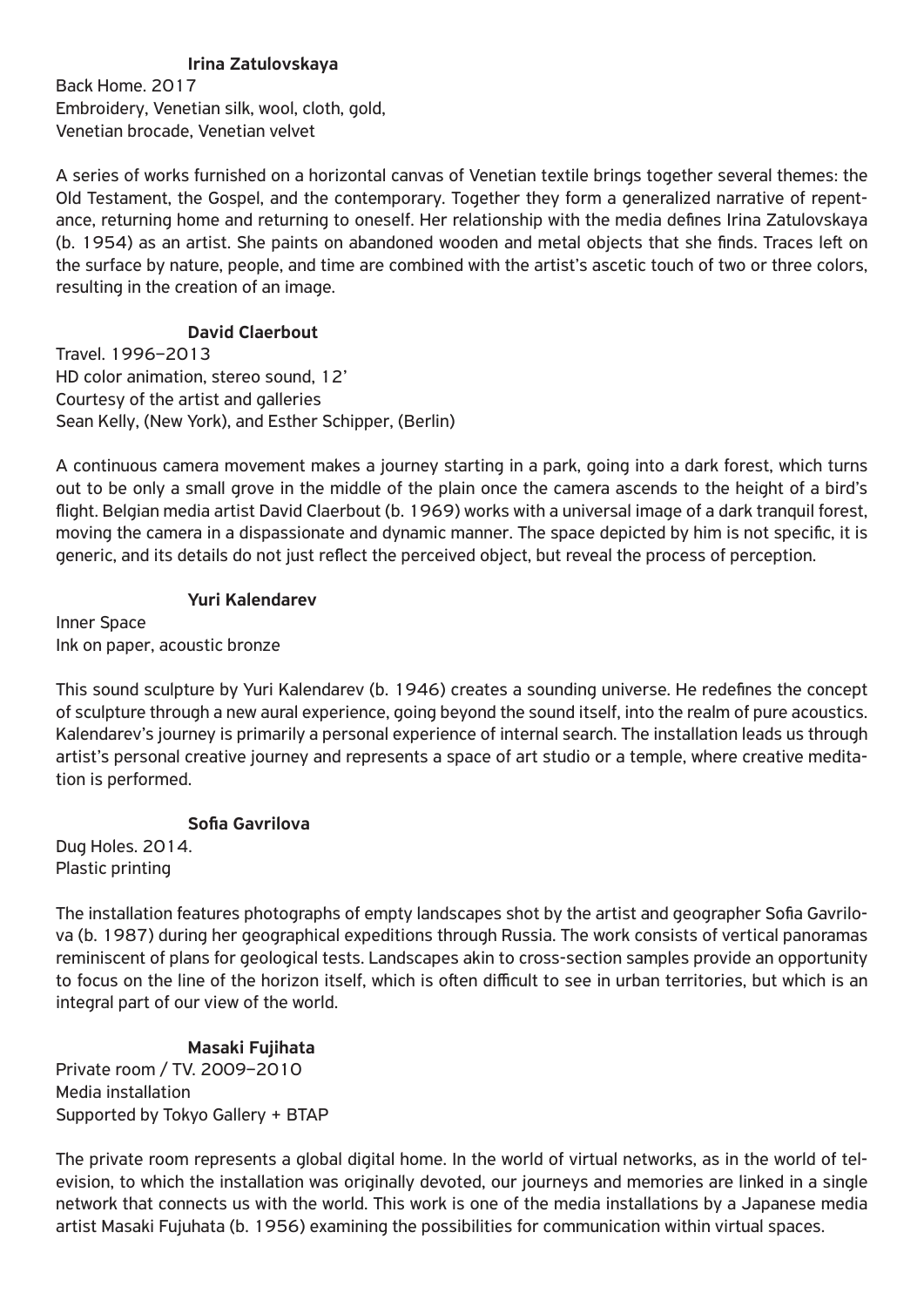# Mariano Sardon in collaboration with Mariano Sigman

All I have from your memory is a map. 2017 Video installation Supported by UNTREF (Universidad Nacional De Tres Febrero), Buenos Aires, and MUNTREF (Centro de Arte y Ciencia), Buenos Aires

The work of Argentinian artist Mariano Sardón (b. 1968) presents urban landscapes as databases consisting of visual maps. Trajectories of gazes of the viewers around the landscape images are superimposed, which results in enchanting colored images. The work also reminds the viewer that landscape images of the 15th century depicting cities from the bird's eye view, although detailed and precise, were the product of reflection rather than observation.

## Marnix de Nijs

Exploded Views 2.0. 2012–2013 Interactive installation

In Exploded Views 2.0, a visitor physically navigates through an audio-visual city landscape built up from point clouds with a 3D scanning technology that creates a surreal and dreamlike atmosphere. A combination of movement and 3D interactive imagery in the installation by the Dutch media artist Marnix de Nijs (b. 1970) purposefully places the viewer in an intensely absorptive experience. Images woven from reality transfer to the sphere of the imaginary.

### Tanya Akhmetgalieva

Ghost ship. 2017 Video installation With the support of Institut français de Russie

In her site-specific installation, Tanya Akhmetgalieva (b. 1983) reflects upon the personal life odyssey of each of us. The work draws the viewer into a crazy endless swirl of waves, splashes and noises. The journey's climax is an encounter with a ghost ship that makes one pause and meditate.

## Semyon Aleksandrovsky

Another Museum. 2016 Sound Installation

Producer and artist Semyon Aleksandrovsky (b. 1982) invites a visitor coming to the exhibition in Palazzo Soranzo Van Axel to take an audio journey to another museum. The headset one gets at the start of the route plays the sounds of a walk through the Pushkin Museum in Moscow. While visitors wander through the courtyard of the Venetian palazzo, they are immersed into the ambience of the Moscow museum. The spatial borders are erased, as if there was no distance between Venice and Moscow.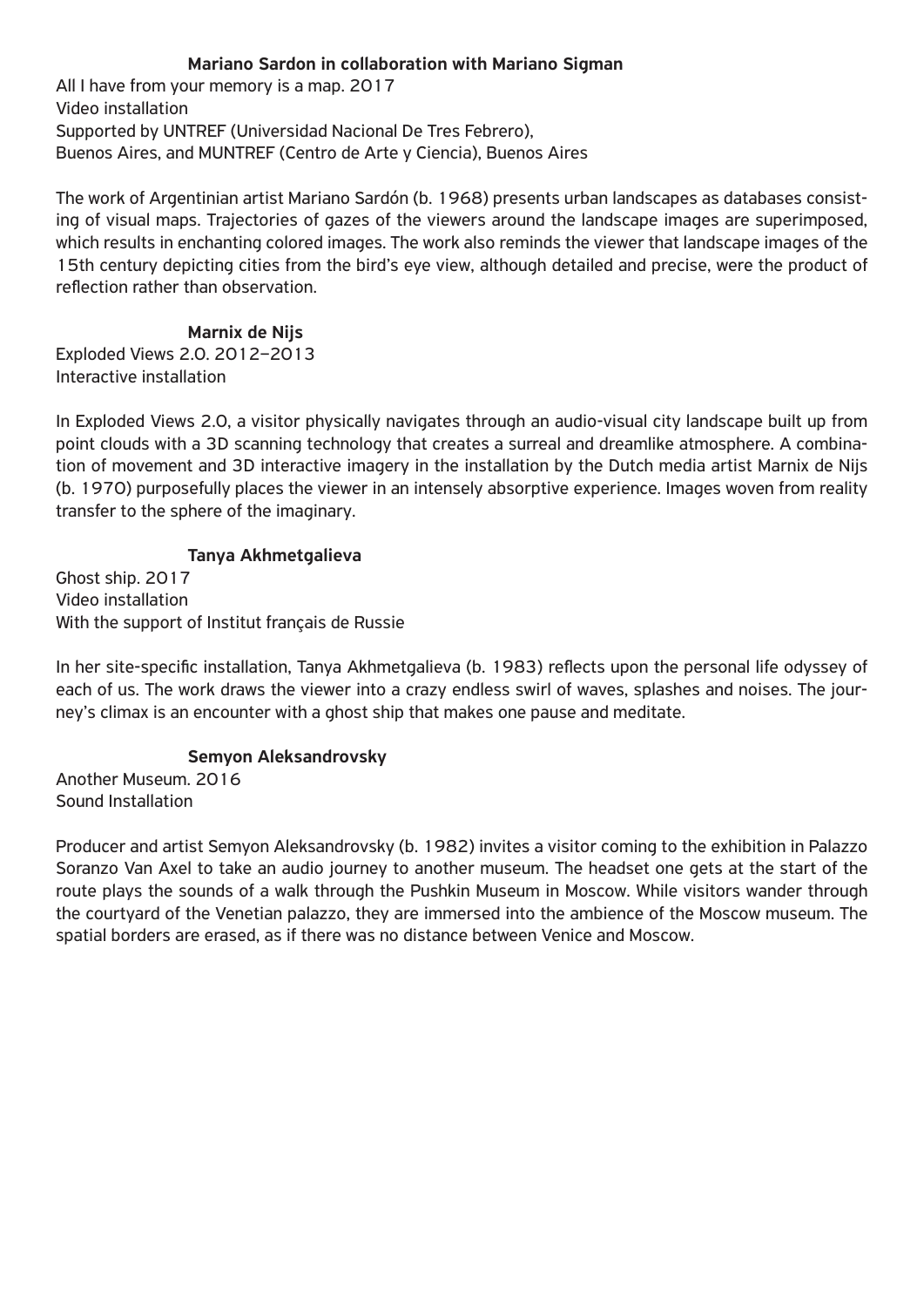# THE PUSHKIN STATE MUSEUM OF FINE ARTS

The Pushkin State Museum of Fine Arts is a museum complex that has one of the largest world art collections, from Ancient Egypt and Greece to modern times. Today, the museum contains around 700,000 art works from many different epochs. The jewel of the collection is French art of the 19th and 20th centuries – one of the most renowned collections of Impressionist and Post-Impressionist paintings in the world.

The museum was founded in 1912, and is located in the historical centre of Moscow, not far from the Kremlin. Each year The Pushkin Museum presents world-class exhibitions to the public.

In the past year, the museum has realized 43 projects in Moscow, abroad and across the regions of Russia. Among them have been the exhibitions "The Cranachs: between Renaissance and Mannerism", "Leon Bakst. In Honor of the 150th Anniversary of the Artist's Birth", "Raphael. Poetry of the Image", "Olympia by Edouard Manet from the Collection of the Museum d'Orsay", "Icons of Modern Art. The Shchukin Collection" in the Foundation Louis Vuitton, Paris.

The Museum is also open to contemporary art and continually attempts to engage modernity and classic art works in a mutual dialogue. Thanks to its active scientific, research and exhibition activities, music festivals, artistic and educational work with adults and children, The Pushkin Museum is now one of the most important cultural centres of Russia, and is visited by more than one million people every year. The museum is currently going through an extensive reconstruction process, and the resulting development of the Museum Town will be the first of its kind in Russia.

President of the Pushkin State Museum of Fine Arts – Irina Antonova

Director of the Pushkin State Museum of Fine Arts – Marina Loshak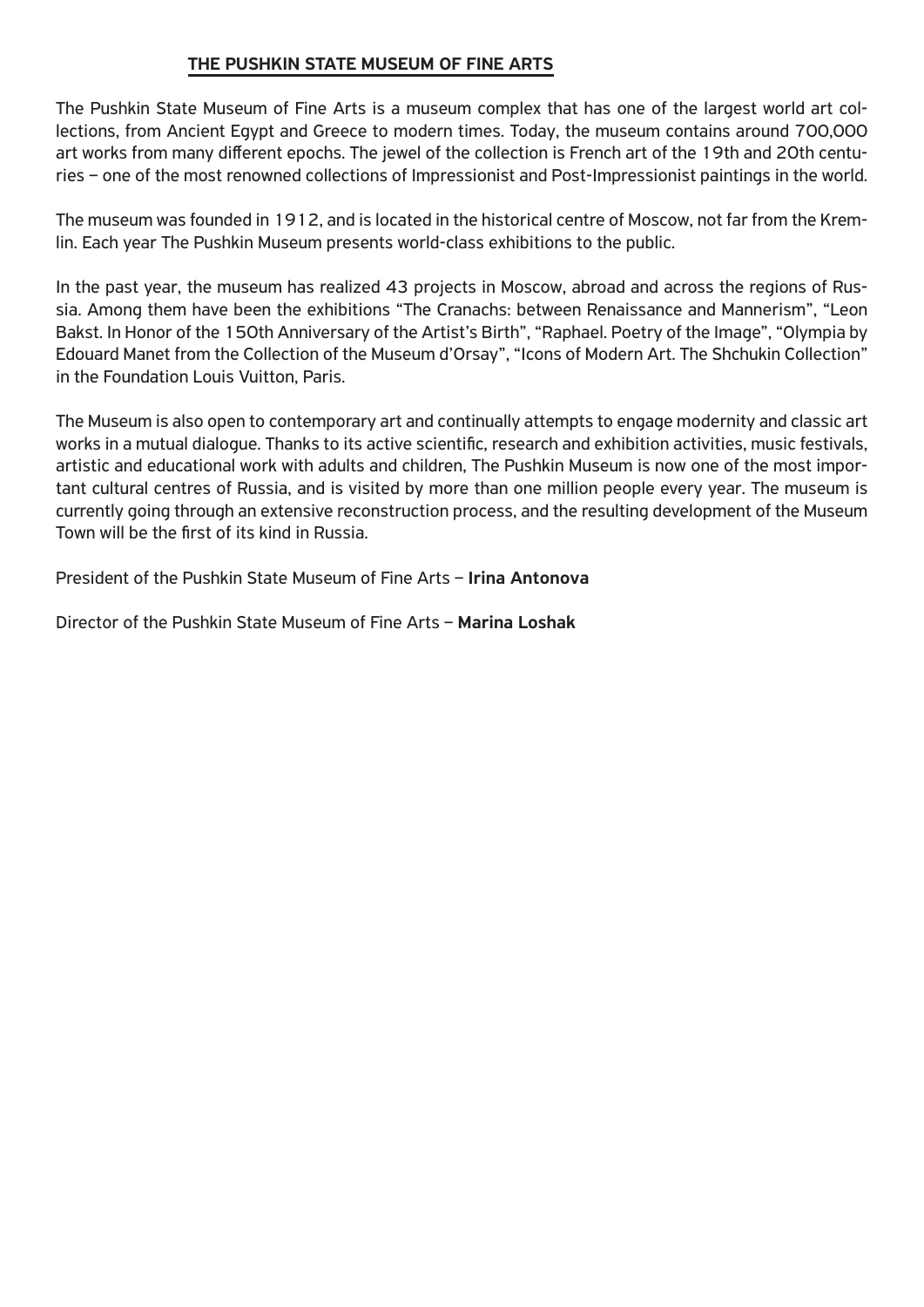# PUSHKIN MUSEUM XXI

Since 2014 the Pushkin State Museum of Fine Arts has been realizing a new concept of development, aimed at attracting a new audience by including contemporary art in the traditional museum context. During this time, more than 15 exhibition projects representing the art of contemporary artists and accompanied by conferences and lectures have been held at various venues of the Museum.

In 2017 the Museum is launching a new direction - Pushkin Museum XXI.

Pushkin Museum XXI is an innovative division of the Museum bringing all forms of contemporary art from painting and sculpture to video art and virtual reality into a dialogue.

Pushkin Museum XXI is a "museum within a museum". The basis of this current direction is the integration of education, research and exhibition activities, which help to develop the evolution of an artistic image from classic methods to modern technologies. The collection of Pushkin Museum XXI will be based on the works of Russian and foreign artists participating in exhibition projects as well as works created specifically for the Museum.